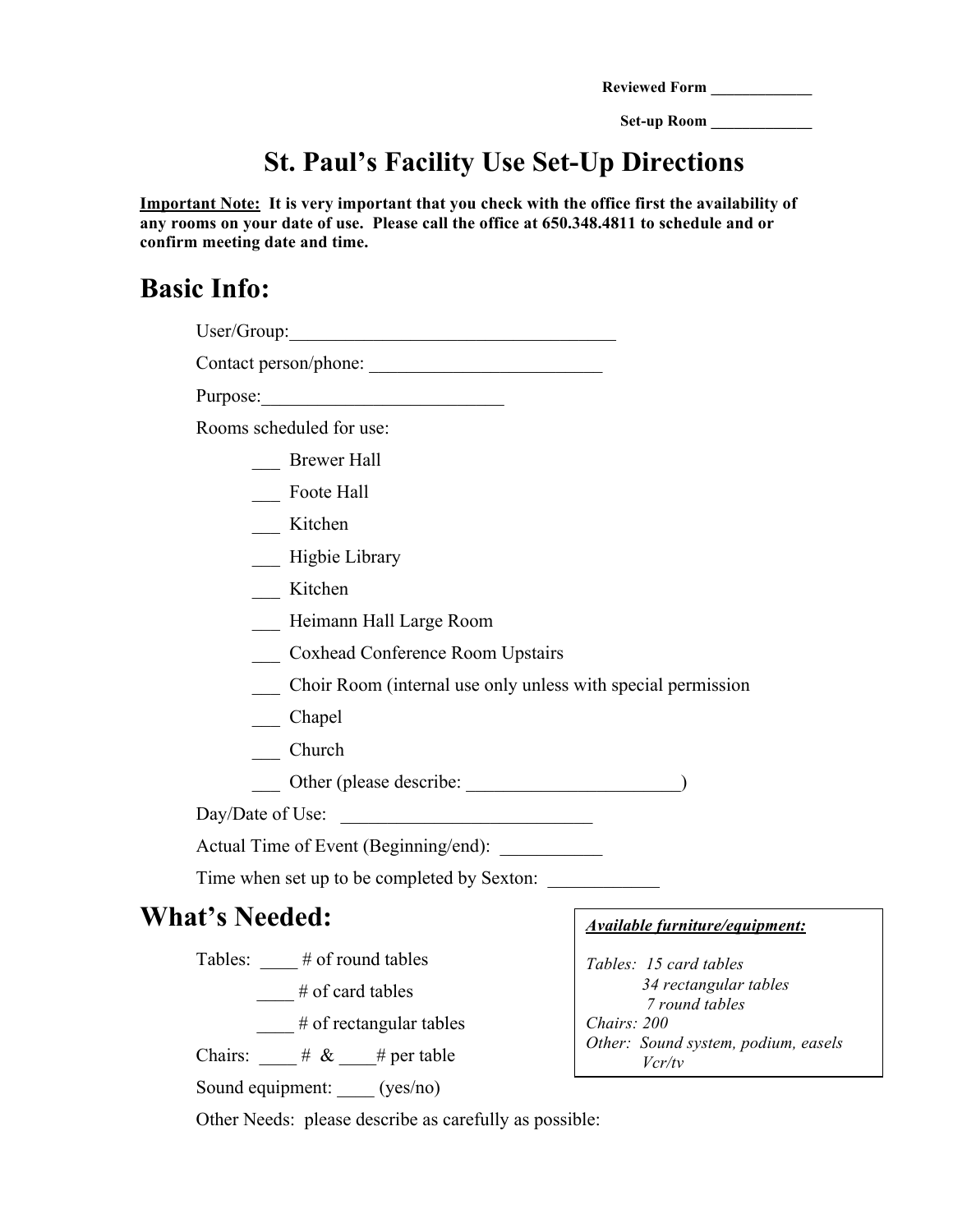**How is Room to be set up: Using the schematics, please choose the schematic(s) for your scheduled room/s and label your requested set up as specifically as you can so that room(s) will be set up as you expect.**